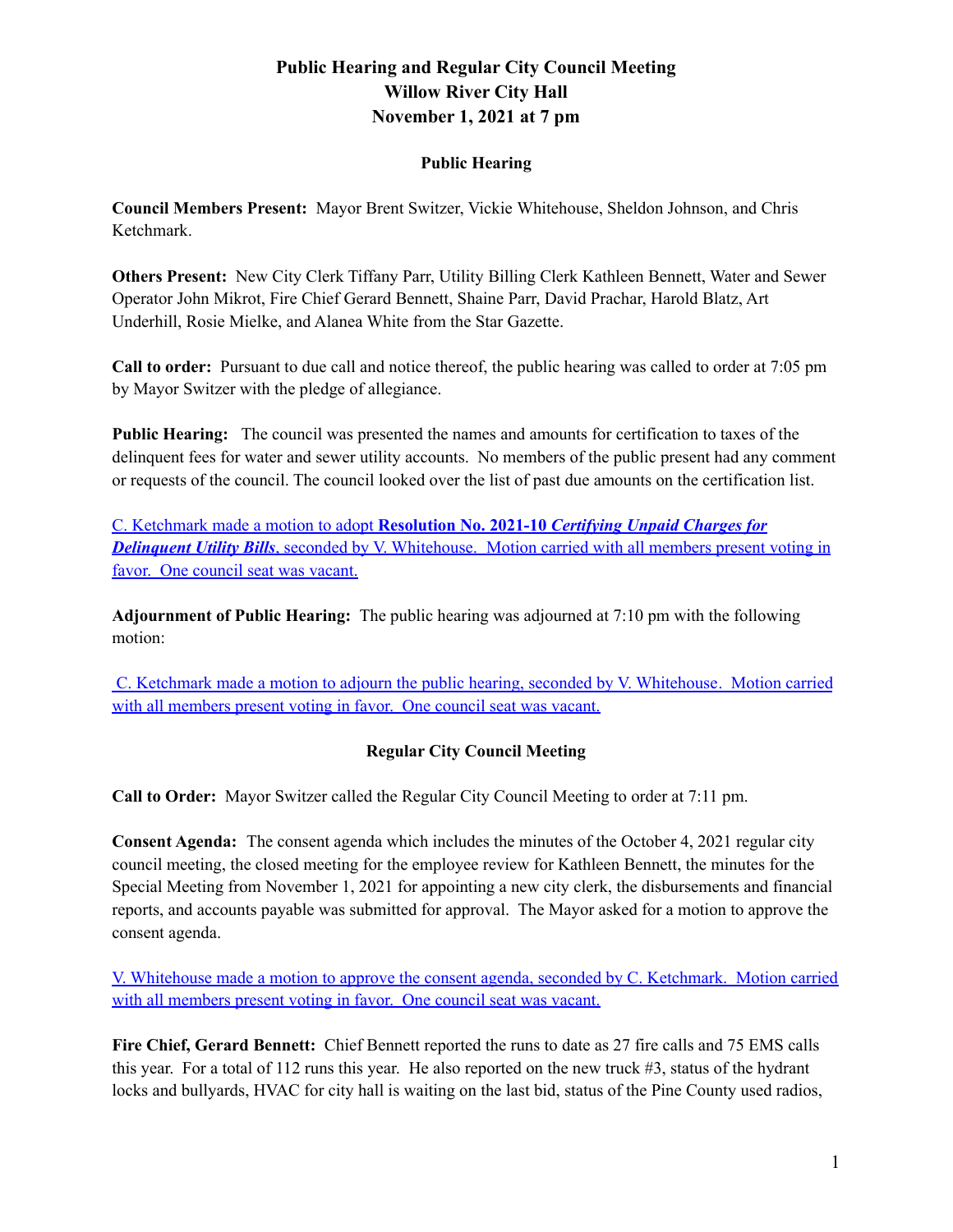and the fire equipment winterization is completed. Pine County mutual aid radio grant is waiting on a grant writer, public relations at the Willow River School ECFE, handing out candy at Halloween, the Gobble Wobble on Thanksgiving day at the hall, and the WRFD and EMS gun raffle will be held at the Squirrel Cage Bar and Grill on Saturday, November 20, 2021. The Willow River kindergarten class is also interested in coming to the fire hall. Bennett also reported that there is currently one cadet in the works, the Pine County mutual aid agreement may be modified to include EMS (medical) calls. The department would like to start a WRFD Auxiliary that is all volunteer. The fire relief association will cover any expenses, there could be possible requirements of first aid and CPR training. The council discussed whether volunteers are covered under the city insurance. Chief Bennett asked if they could have the blessing of the city council to continue researching the WRFD Auxiliary. The council discussed insurance coverage and were in favor of the auxiliary idea.

## V. Whitehouse made a motion to approve the WRFD research starting an auxiliary, seconded by C. Ketchmark. Motion carried with all members present voting in favor. One council seat was vacant.

**Planning Commission Update:** Chair Dave Prachar reported that he will be bringing a report to the council next month no later than December or January. He stated that things are moving along well. One request is that the city update the zoning map, as the current one is from 1968. He contacted Pine County and the planning committee is working on a new zoning map. They are needing the council's approval to update the city zoning map. Then they may move forward with zoning issues. The city council had a discussion about LandShark and Beacon. V. Whitehouse will look into whether we have LandShark.

S. Johnson made a motion to authorize the planning commission to work on updating the city zoning map, seconded by V. Whitehouse. Motion carried with all members present voting in favor. One council seat was vacant.

**John Mikrot, Water and Sewer Operator:** J. Mikrot reported that the hydrants were flushed, the park bathroom has been shut off, they will be putting up the Christmas lights the day after Thanksgiving and are doing the bulb replacement now. The council had a discussion on whether Minnesota Power would be able to put up the Christmas lights for the city. Vickie will research this topic and report back to the council. John submitted pictures of the sewer pipe MRWA (Minnesota Rural Water Association) televised on Church Street. The pipe was crushed and punched through by someone that directional bored in that area within the last three years. John said he could look up the gopher one tickets. John thought that it was when the water line to Brad Mlaskoch Shop was put in. John thought that any line that is put in needs a tracer wire put in with it. Also, J. Mikrot spoke about the water lines legally needing to be ten feet on the side and 18inches. It looks like Brad Mlaskoch (off Willow Street) water line is at eight feet and will probably be freezing up regularly. John said that Ronnie "Gus" Roberts could repair it. He usually does work for the city on sewer and water lines. The area to be fixed is close to Jerry Kachmarzinski's driveway. John suggested that since there is an extra 600 feet of pipe on the Mlaskoch service, that it would be a good idea to put a curb stop (shut off) about ten feet off the main, so that it can be shut off in the future without shutting off the whole town. The council asked John about when they hooked up. The council asked J. Mikrot to look at the Gopher One tickets to find out when this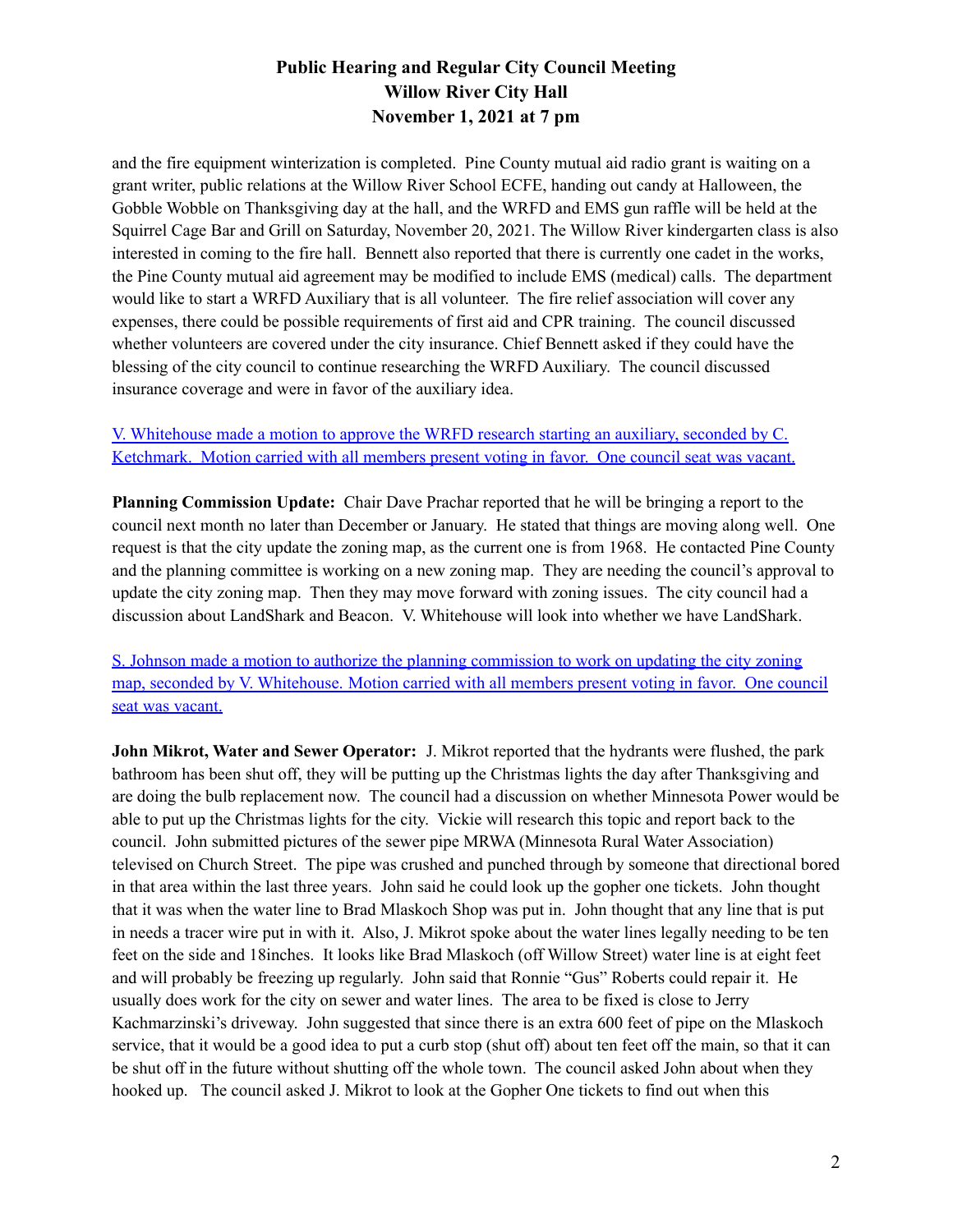happened. The council discussed the direction that should be taken for hooking up the water line and wanted J. Mikrot to get in touch with them. Mikrot gave T. Jensen a meter loop for the duplex on Gander. The council asked J. Mikrot about the meters for people on Wyatt's Cove and T. Jensen duplex. They all need meters and loops for their sewer usage. K. Bennett will ask Julie Mlaskoch if she would like her sewer usage metered like all the others on Wyatt's Cove.

**Clerk Report:** K. Bennett gave the Clerk report since T. Parr was just hired. The city received a check from Northview Bank to the City of Willow River for a gun raffle donation. This check should have been written to the Fire Relief Association. K. Bennett asked if the city could cut a check to the Fire Relief Association for that amount? The council agreed that it would be okay. A membership form from MRWA came in the mail past due. Is that something we want to pay? The council decided that they want to remain a member of MRWA and want the clerk to call and find out if the membership was already paid online. The Troth Law bill was discussed at the last meeting. The council had wanted a better breakdown on the bill. Mike Bjerke has been emailed about this, but he has not gotten back to us yet. Pine County sent us a notification of when the Board of Equalization Meeting is scheduled for on April 21, 2021 at 6pm at city hall. They just need a confirmation email. The council had a short discussion on everyone making sure they are trained for this meeting in case one of them can't be there. Terry Lovegren sent information about broadband in the meeting packet.

**Kathleen Bennett, Utility Billing Clerk:** K. Bennett gave a report on the water and sewer billing. She will be sending out the billing on the fifth of November and will report on that at the next meeting. There is \$6,641.02 in assessments that are being sent down for certification. There have been lots of turnover of houses on the system. Lakes and Pines had contacted her about some federal funding that can be used to keep people from being shut off on their utilities. The city would have to approve Lakes and Pines to do this. Currently only two residents are chronically on the shut off list. The council asked if this would be fair to the people in the city that pay their bills, since this is taxpayer money and most of our residents pay their bills every month. The council would like more information on this topic. This is tabled until the next meeting. K. Bennett had questions for J. Mikrot about whether Josh Day (on Wyatt's Cove) and Tom Jensen Duplex (on Gander Drive) are hooked up yet. He said they are not hooked up yet, but he is working with them on getting the meters and loops.

**Sheldon Johnson, Zoning:** S. Johnson had nothing new to report.

**V. Whitehouse, Dam Update:** V. Whitehouse reported that she has to get in touch with Minnesota Power to get working on the new service for the flagpole and possibly a light over to the pavilion on Friday. She also stated that the state is not doing anything more at the rock arch rapids area until the spring.

#### **Old Business**

**Vacant Council Seat:** A letter of interest was received from Shaine Parr for the vacant city council seat. Art Underhill expressed an interest verbally in being on the city council. Mr. Parr stated that he would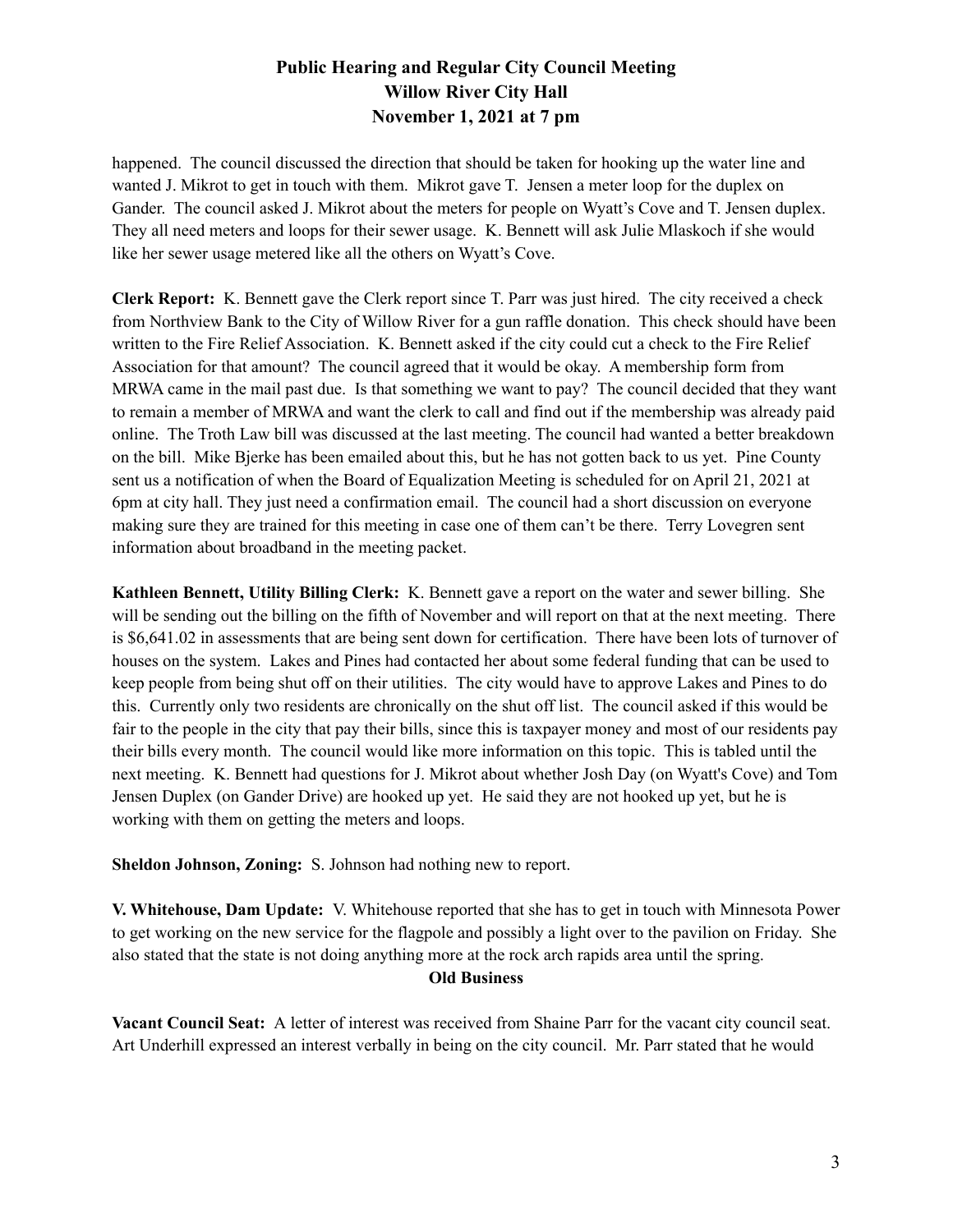like to concede to Mr. Underhill due to his experience being a city council member previously. The council had a short discussion and thanked Mr. Parr for his letter of interest.

S. Johnson made a motion to approve Art Underhill filling the vacant city council seat, seconded by V. Whitehouse. Motion carried with B. Switzer, V. Whitehouse, S. Johnson voted in favor. C. Ketchmark voted against.

The oath of office was given to Mr. Underhill and he signed it.

**Hydrant Locks Update:** Gerard gave this in his report.

**Annexation - Costs Update:** Nothing new discussed.

**ARPA Funds:** Nothing new discussed.

**Zoning Ordinance Amendment - Update:** The planning commission will be making a recommendation at the next city council meeting.

#### **New Business**

**2022 Elections - Keep Mail Balloting or Designating another Polling Place:** The council had a short discussion and decided to keep doing the mail-in ballots at Pine County to save money. No one in town has complained about it and it saved about \$3,000 in costs.

V. Whitehouse made a motion to approve **Resolution No. 2021-11,** *A Resolution to Designate the Polling Place for the City of Willow River for the 2022 Election Year,* seconded by C. Ketchmark. Motion carried with a roll call vote with all members present voting in favor.

**City Park Bathroom:** John closed it down for the winter. There was a complaint about it sent to the council. Kevin McGreanor was the Park liaison. A new Park officer will be appointed at the January organizational meeting.

**Complaints:** The council appreciated the new complaint forms. The council discussed the complaints. They wanted to look closer at the blight ordinance. They need a copy of the blight ordinance for the next meeting to discuss blight issues in the city. J. C. Melrose picked up the garbage dump on Walters Rd. The clerk will send a thank you note to him for helping with that. The dog complaints are from two different dogs which included a bite to a resident. The council wanted letters sent to the residents about the dog complaints. One of them has been sent a letter previously. The council wants to look into the next step for that one. There was also a complaint about the street lights being too concentrated and not spread out enough. That is something that Minnesota Power is in charge of. There was also a complaint about a flag being hung on private property. It was looked into through the League of Minnesota Cities